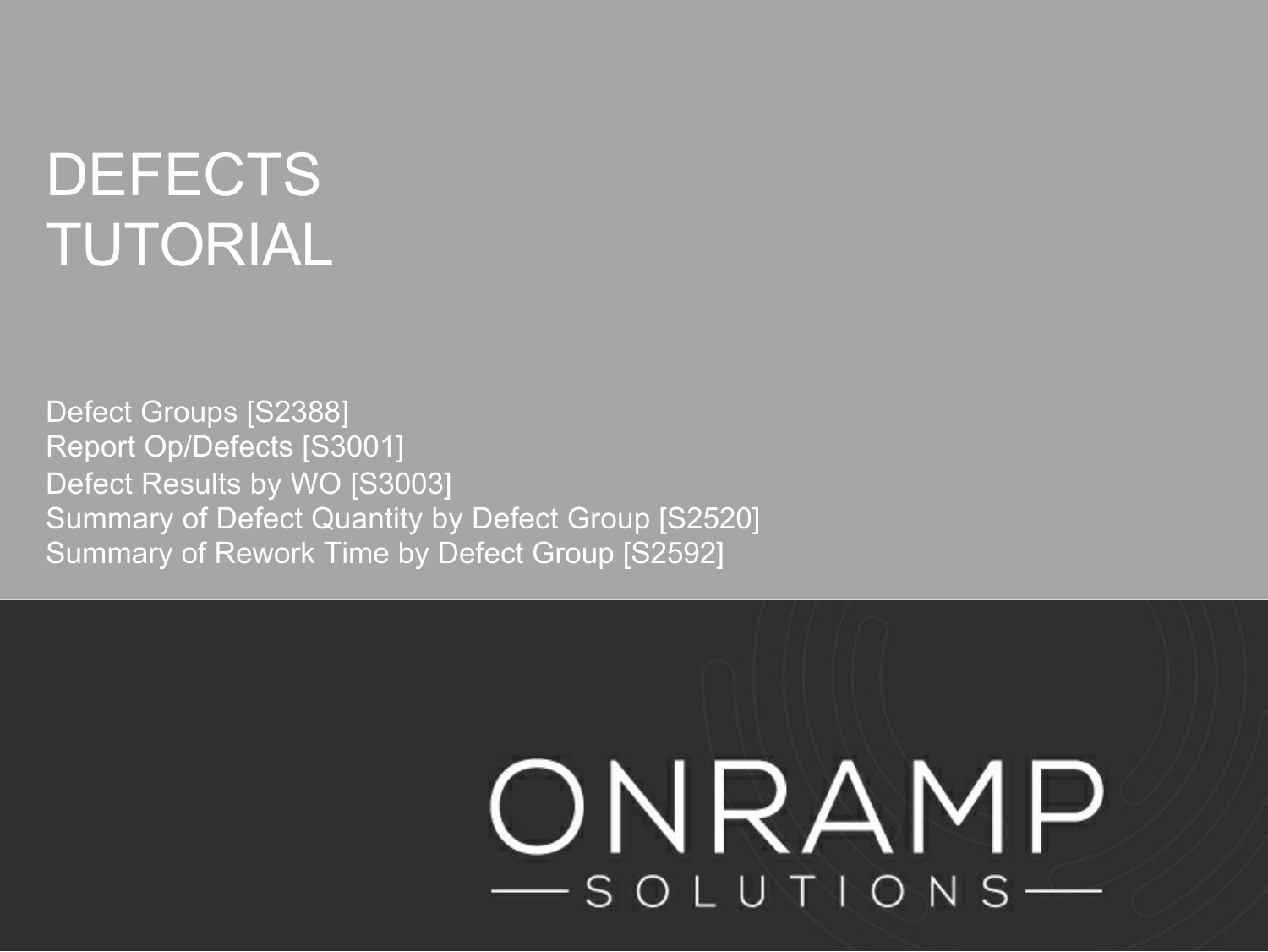### Contents

| Introduction to Defects                        |  |
|------------------------------------------------|--|
| Defect Groups [S2388]                          |  |
| Report Ops/Defects [S3001]                     |  |
| Defect Results by WO [S3003]                   |  |
| Sum of Defect Quantity by Defect Group [S2520] |  |
| Sum of Rework Time by Defect Group [S2492]     |  |

O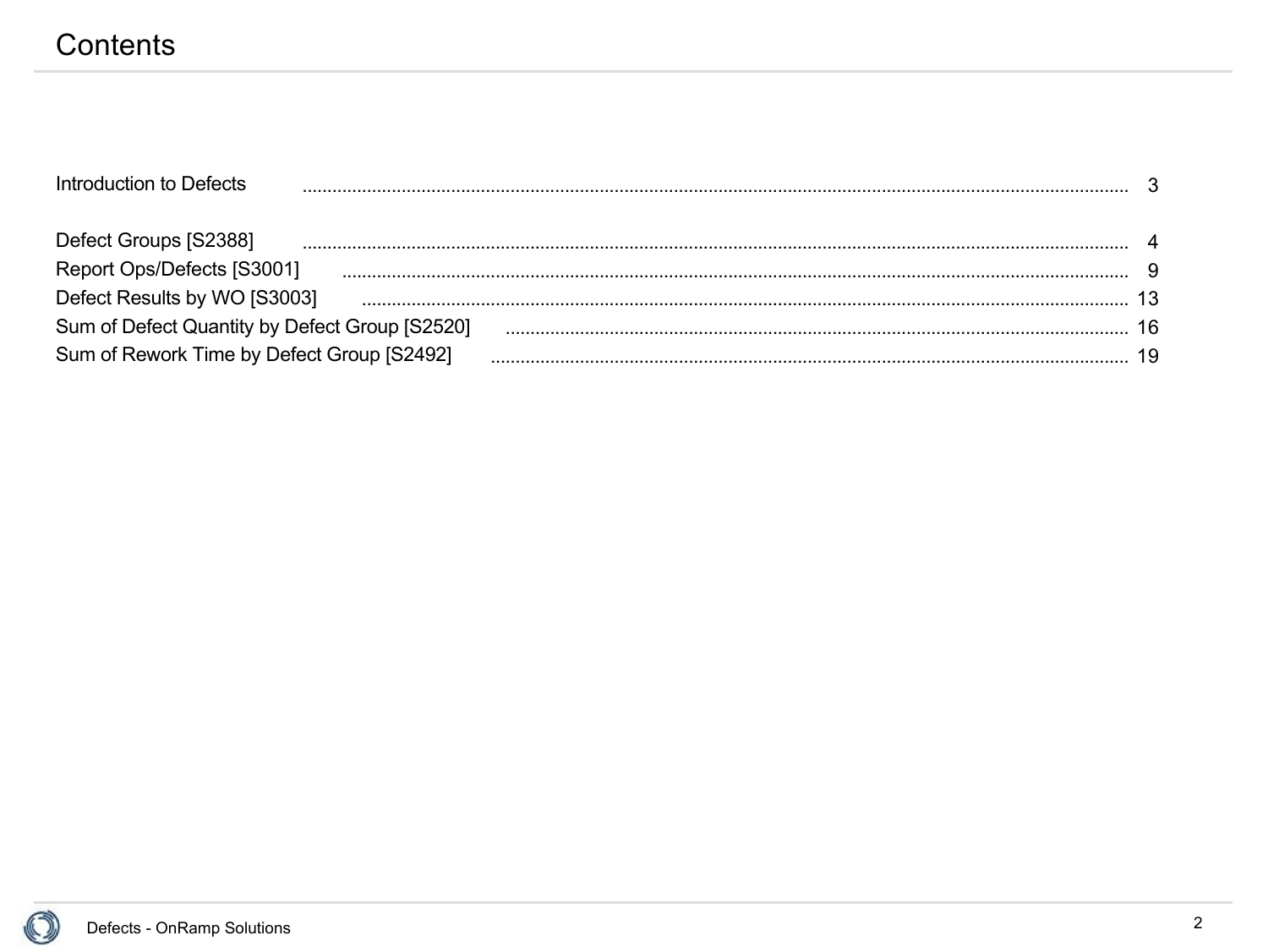The **Defects** tutorial will explain how to setup, report, and review information related to Defects.

'Defects' refer to any characteristics of a manufactured item which hinder its usability for the purpose for which it was designed and manufactured.

The following screens from the **Defects [N2656]** folder will be outlined in this tutorial:

- **Defect Groups [S2388]**
- **Summary of Defect Quantity by Defect Group [S2520]**
- **• Summary of Rework Time by Defect Group [S2592]**

The Defect Groups [S2388] screen is used to set up Defect Groups.

 The Summary of Defect Quantity by Defect Group [S2520] screen is used to view a Summary of Defect Quantity by Defect Group, allowing for Pareto Analysis of Reported Defects.

 The Summary of Rework Time by Defect Group [S2592] screen is used to view a Summary of Rework Time by Defect Group, allowing for Pareto Analysis of Reported Defects.

We will also review the following screens from the **Work Order Reporting [N1206]** folder:

- **Report Op/Defects [S3001]**
- **Defect Results by WO [3003]**

 The Report Op/Defects [S3001] screen is used to Report a Quality Assurance or Non-Quality Assurance Operation, and to Report Defects.

The Defect Results by WO [S1249] screen is used to view the Defects Reported in the Report Op/Defects [S3001] screen.

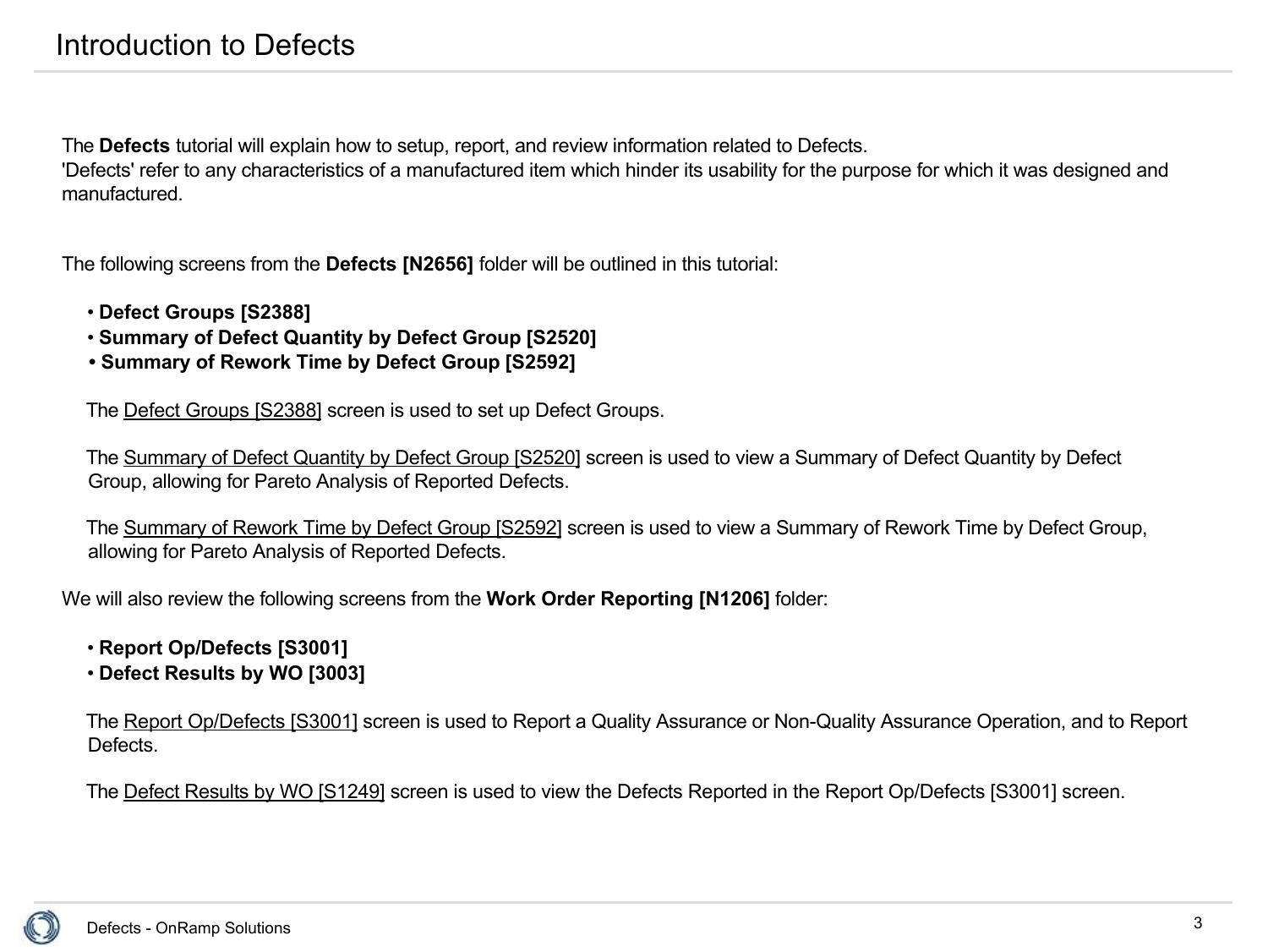#### Front Back Defect Groups [S2388]

The **Defect Groups [S2388]** screen is used to set up Defect Groups and Codes.

| <b>O</b> Defect Groups |             |                         |         |        |    |        |       | $\Sigma\!3$ |
|------------------------|-------------|-------------------------|---------|--------|----|--------|-------|-------------|
| P Defect Group:        |             |                         |         |        |    |        |       |             |
| Defect Group:          |             | $\overline{\mathbf{r}}$ |         |        |    |        |       |             |
|                        |             |                         |         |        |    |        |       |             |
| Defect Codes:          |             |                         |         |        |    |        |       |             |
| $\prec$ Code           | Description | Resolution              | Example |        |    |        |       |             |
|                        |             |                         |         |        |    |        |       |             |
|                        |             |                         |         |        |    |        |       |             |
|                        |             |                         |         |        |    |        |       |             |
|                        |             |                         |         |        |    |        |       |             |
|                        |             |                         |         |        |    |        |       |             |
|                        |             |                         |         |        |    |        |       |             |
|                        |             |                         |         |        |    |        |       |             |
|                        |             |                         |         |        |    |        |       |             |
|                        |             |                         |         |        |    |        |       |             |
|                        |             |                         |         |        |    |        |       |             |
|                        |             |                         |         |        |    |        |       |             |
|                        |             |                         |         |        |    |        |       |             |
|                        |             |                         |         |        |    |        |       |             |
|                        |             |                         |         |        |    |        |       |             |
|                        |             |                         |         |        |    |        |       |             |
|                        |             |                         |         |        |    |        |       |             |
|                        |             |                         |         |        |    |        |       |             |
|                        |             |                         |         |        |    |        |       |             |
|                        |             |                         |         |        |    |        |       |             |
|                        |             |                         |         |        |    |        |       |             |
| F1 for Help            |             | <b>Browse</b><br>Edit   | Add     | Delete | OK | Cancel | Print | Exit        |

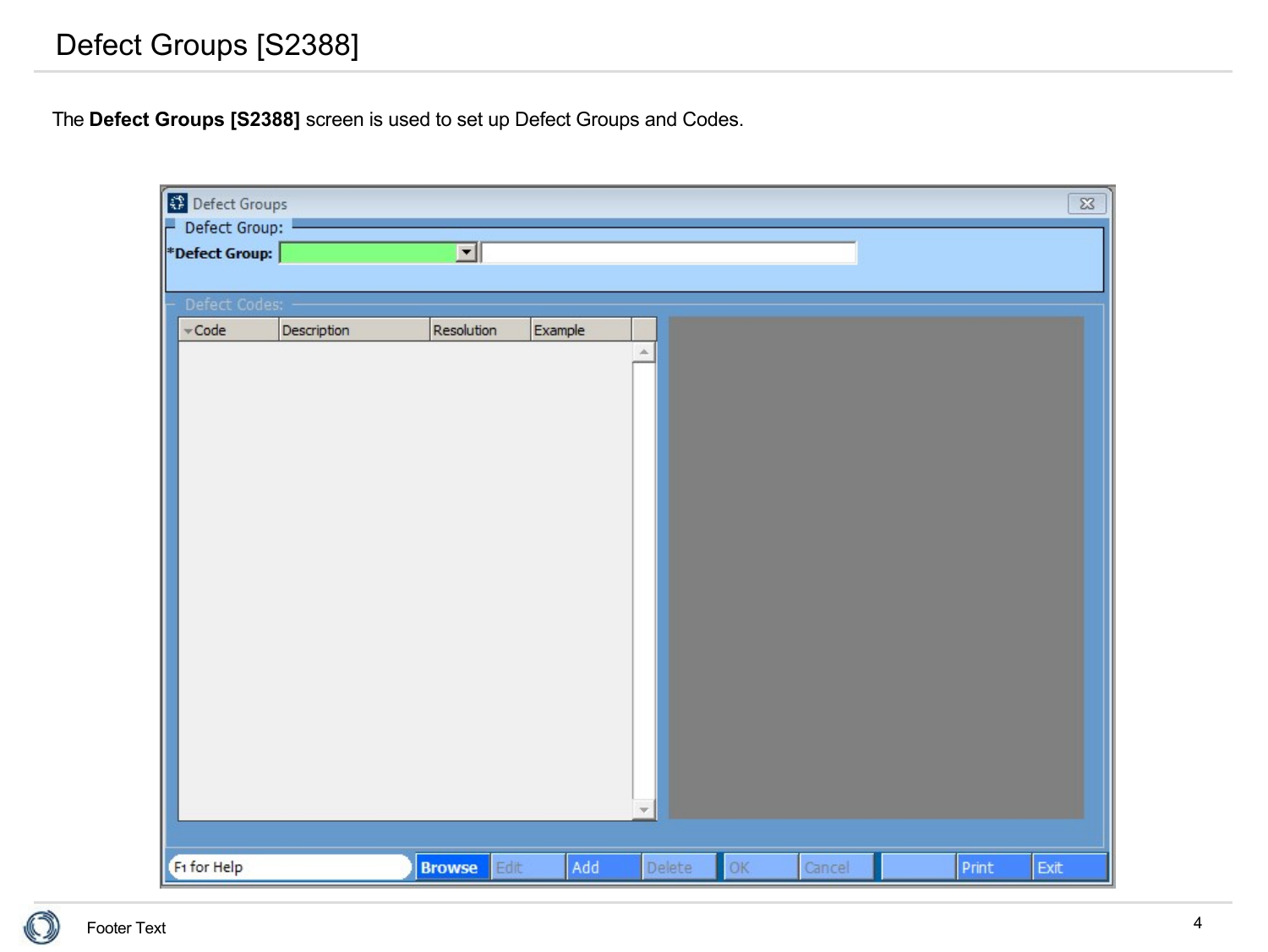#### Front Back Defect Groups [S2388]

To set up a Defect Group:

1. In Add mode, enter the code that identifies the Defect Group in the **Defect Group** field. Enter a **Description** of the Defect Group in the adjacent field.

| Defect Group:              |                |
|----------------------------|----------------|
| <b>BEFECT Group: PAINT</b> | <b>DEFECTS</b> |
|                            |                |

2. In the **Defect Codes** frame, Add the **Code** identifying the specific Defect, and a **Description** of that code.

| $\sim$ Code | Description      | Resolution  | Example |                          |
|-------------|------------------|-------------|---------|--------------------------|
| 01          | <b>FISHEYE</b>   | <b>INFO</b> | ▼       | $\overline{\phantom{a}}$ |
| 02          | <b>ALLIGATOR</b> | <b>INFO</b> |         |                          |
| 03          | <b>BLISTER</b>   | <b>INFO</b> |         |                          |
|             |                  |             |         |                          |
|             |                  |             |         |                          |
|             |                  |             |         |                          |
|             |                  |             |         |                          |
|             |                  |             |         |                          |
|             |                  |             |         |                          |
|             |                  |             |         |                          |
|             |                  |             |         |                          |
|             |                  |             |         |                          |
|             |                  |             |         |                          |
|             |                  |             |         |                          |
|             |                  |             |         |                          |
|             |                  |             |         |                          |
|             |                  |             |         |                          |
|             |                  |             |         |                          |

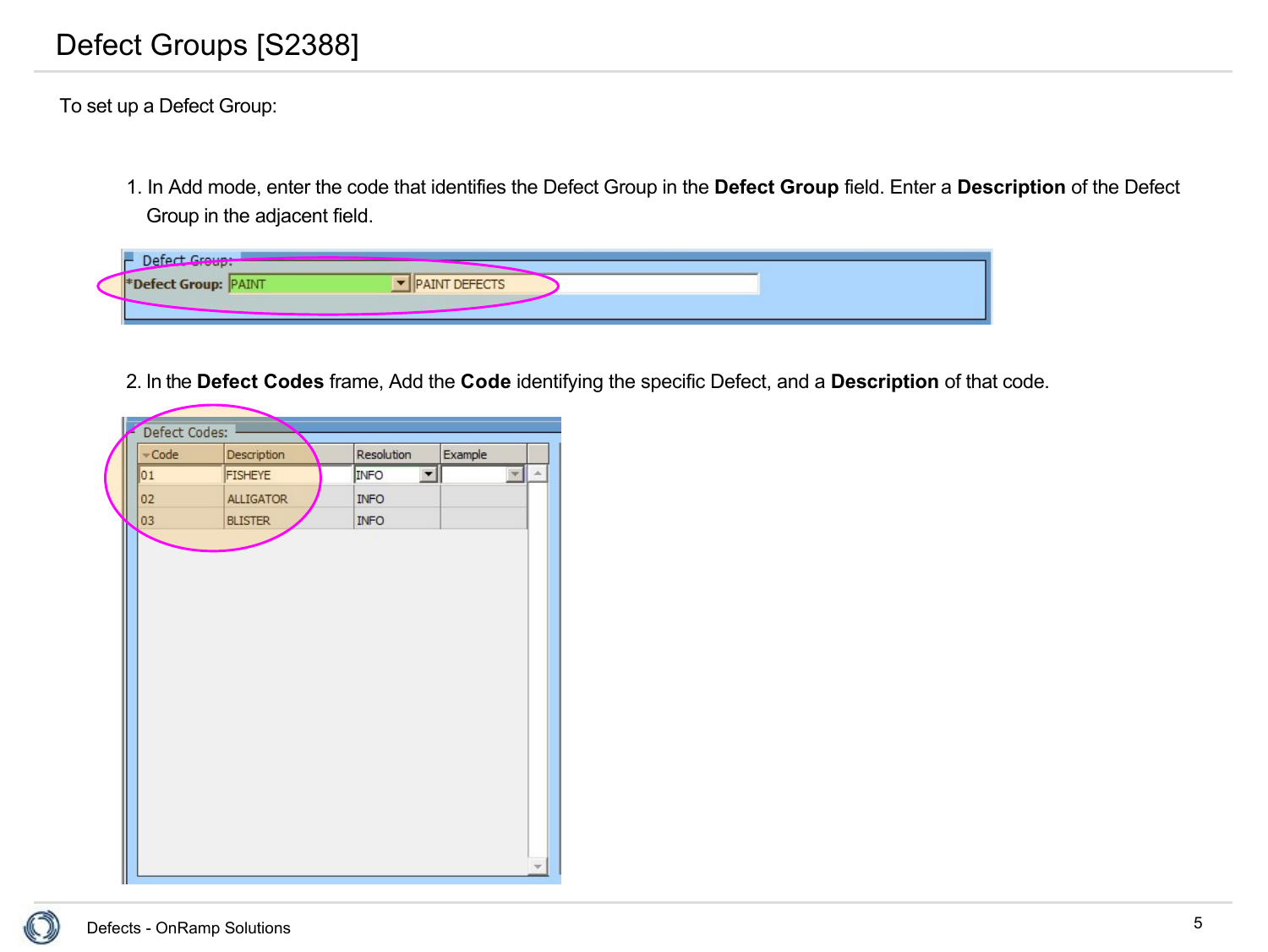3. In **Edit** mode, click the file picker arrow to attach an **Example** image of this Defect.

| Code | Description      | <b>Resolution</b> | Example |
|------|------------------|-------------------|---------|
| 01   | <b>FISHEYE</b>   | <b>INFO</b>       |         |
| 02   | <b>ALLIGATOR</b> | <b>INFO</b>       |         |
| 03   | <b>BLISTER</b>   | <b>INFO</b>       |         |

Note: This action will open the **File Release** screen. For more information on File Pickers and how to select a File, see the **OnRamp Basics - Screen Controls** Tutorial.

| File Release                                                                                  |                             | $\Sigma$<br>$\Box$<br>$\qquad \qquad \Box$ |
|-----------------------------------------------------------------------------------------------|-----------------------------|--------------------------------------------|
| Source File Information-<br>Status: New File<br>Category: PICParts<br>Allowed Formats: Label7 | <b>Please Select a File</b> |                                            |
| Change Source File to:<br>New File<br>Use Scanner<br>Existing File                            |                             |                                            |
| Enter Edit Mode                                                                               |                             |                                            |
|                                                                                               | <b>MANGOR</b>               |                                            |
| Destination File Name:                                                                        |                             |                                            |
| Release File To:<br>PIC\Parts\                                                                |                             |                                            |
| Destination Path:                                                                             |                             |                                            |
| Delete Source File On Save                                                                    |                             |                                            |
| Save<br>Cancel                                                                                |                             |                                            |

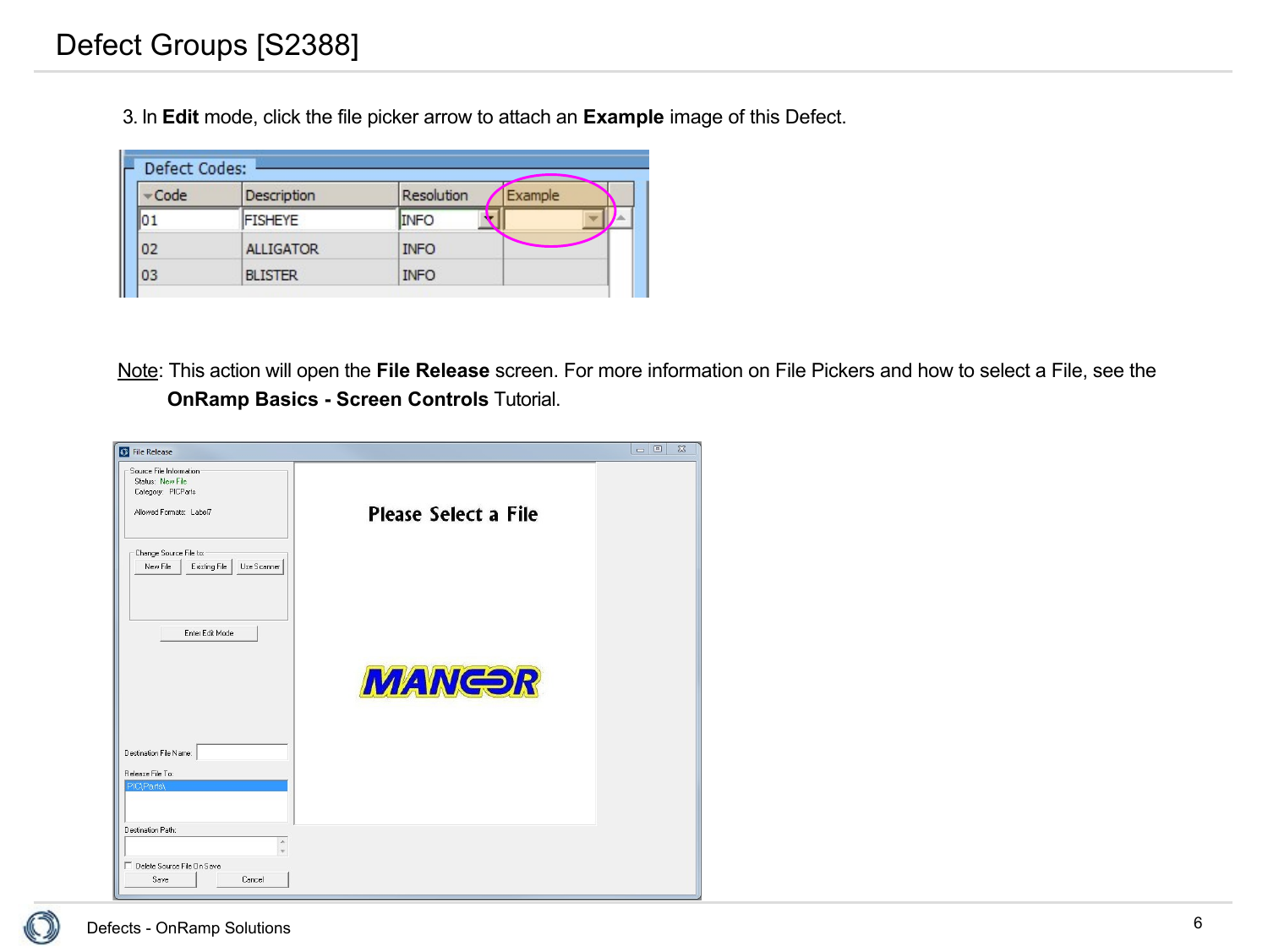#### Front Back Defect Groups [S2388]

Note: The chosen Filename will appear in the **Example** field.

4. Double-click the **Example** field to view the file in a new window. An image of the selected Defect will now appear in box next to the Defect Codes grid.

| Defect Codes: |                |                                    |              |  |
|---------------|----------------|------------------------------------|--------------|--|
| $\prec$ Code  | Description    | Resolution                         | Example      |  |
| 01            | <b>FISHEYE</b> | $\vert \cdot \vert$<br><b>INFO</b> | SHEYE.jpeg   |  |
| 03            | <b>BLISTER</b> | <b>INFO</b>                        | BLISTER.jpeg |  |
|               |                |                                    |              |  |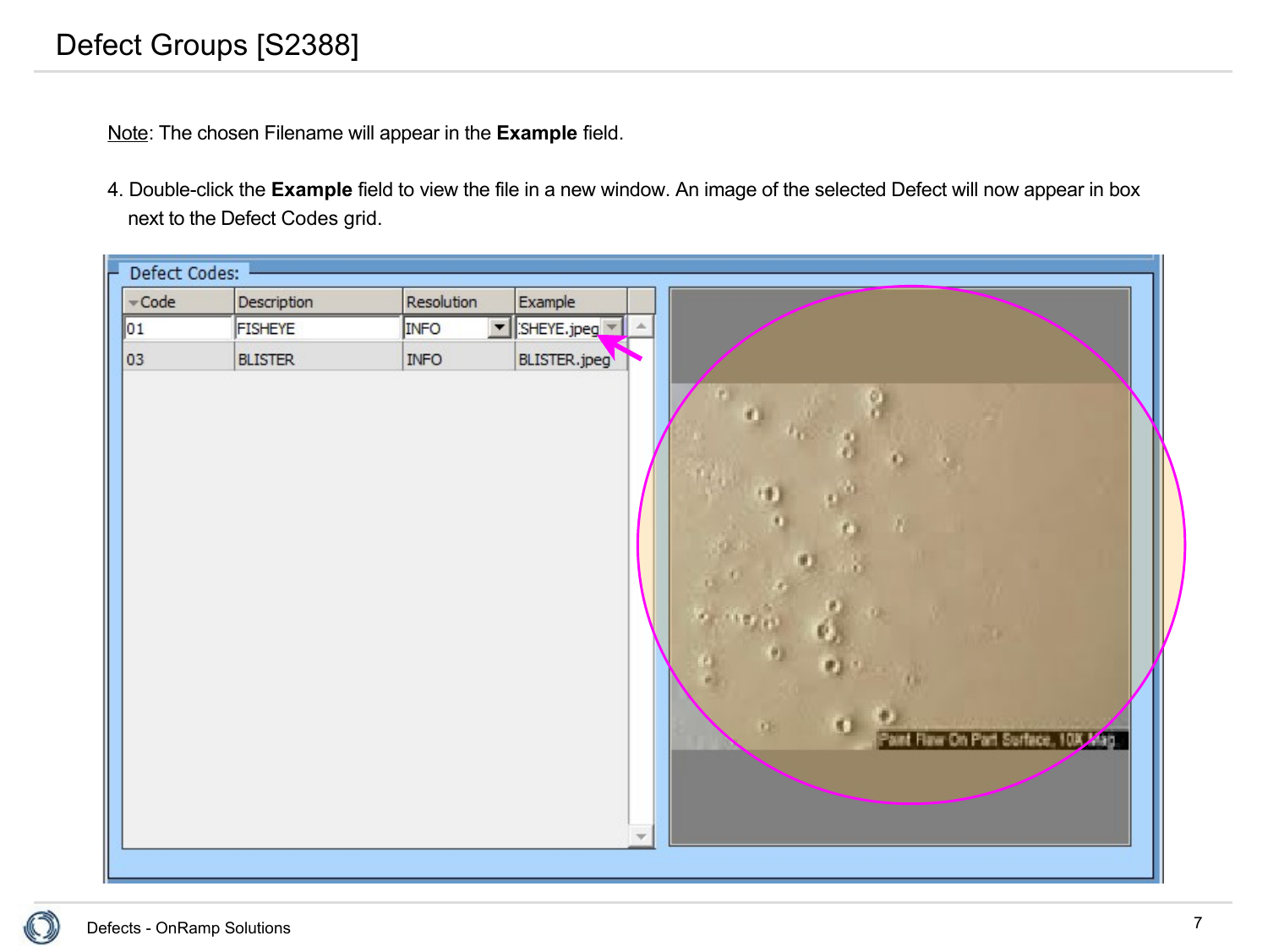5. Open the **Work Center Master [S1019]** screen. To set up the Defect Group you just created, select the related **Work Center** from the Combo Box.

| Work Center Master [51019]<br><b>Work Center Master</b> |                                           |                    |           | $\Sigma$ |
|---------------------------------------------------------|-------------------------------------------|--------------------|-----------|----------|
| **Work Center:                                          |                                           |                    |           |          |
|                                                         | WC Description:   Work Centre: $\sqrt{ }$ | Desc               | **Status: |          |
| ** WC Type: 150                                         |                                           | Machining          | Archive:  |          |
|                                                         | 210                                       | Assembly           |           |          |
| Report Type: 310                                        |                                           | Subcontract IN/QUT | Parent:   |          |
| WC Gateway: 310_OUT                                     |                                           |                    | Team:     |          |
| <b>Spaineering</b>                                      | 901<br>moncial<br><b>Ilizabarra</b>       | Final Inspection   |           |          |

6. In the **Engineering** tab, in Edit mode, select the **Defect Group** you just created. The Defect Group you have just created has now been set up on the Work Center Master [S1019] screen.

| Models<br>Reports<br>Engineering                     |                                                       |  |  |  |  |
|------------------------------------------------------|-------------------------------------------------------|--|--|--|--|
| Defect Group: PAINT<br>Grid Location:<br>Color Code: | PAINT DEFECTS                                         |  |  |  |  |
| Cut Speed Factor:                                    | 0.00                                                  |  |  |  |  |
| Sched Delay Per Plate (mins):                        | 0.00                                                  |  |  |  |  |
| First Plate Delay Time (mins):                       | 0.00                                                  |  |  |  |  |
|                                                      | Subcontract:<br><b>No</b><br>Final Inspection:<br>Yes |  |  |  |  |
| CNC Control ID:                                      |                                                       |  |  |  |  |
|                                                      |                                                       |  |  |  |  |

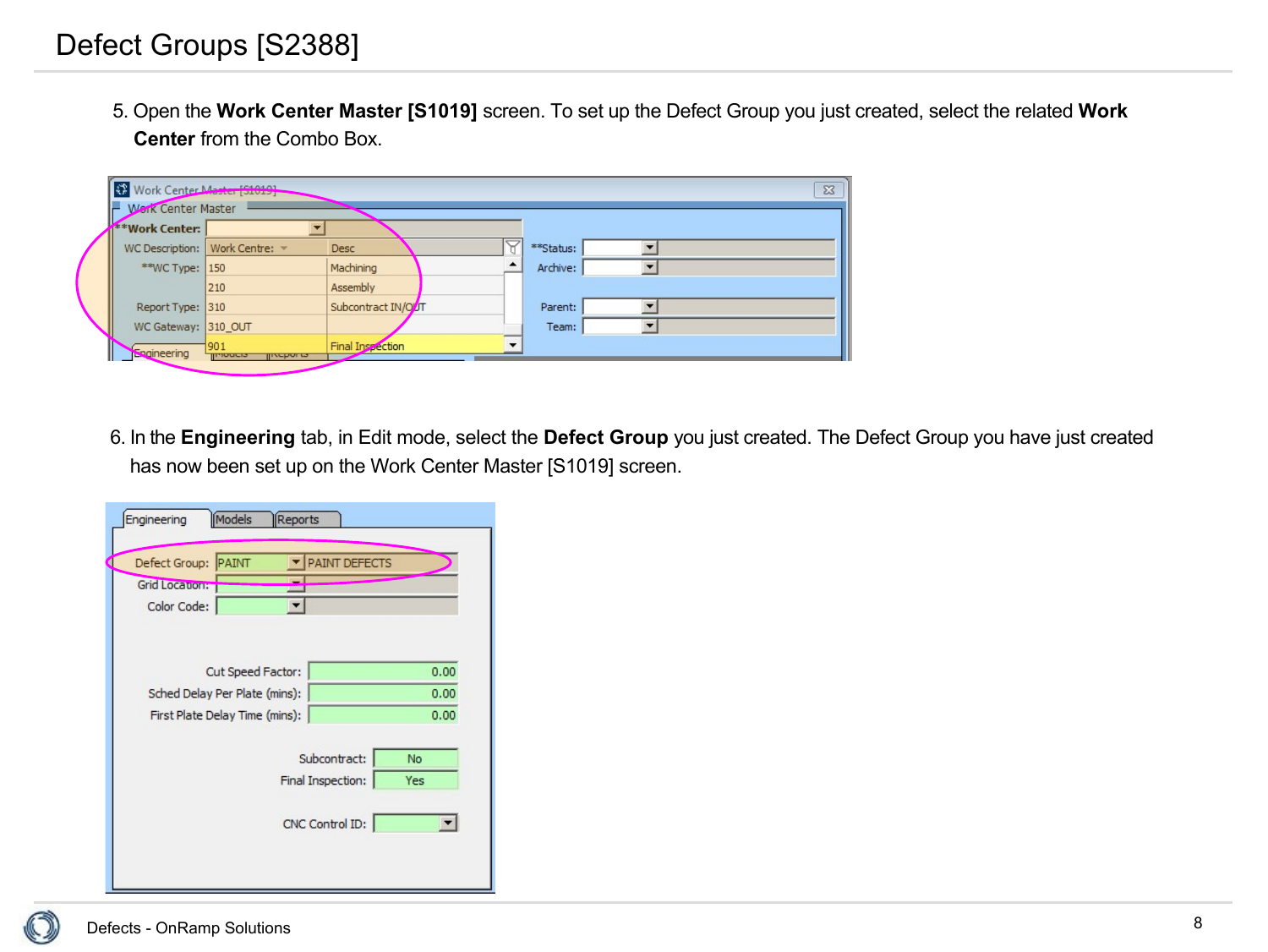The **Report Op/Defects [S3001]** screen is used to Report a Quality Assurance or Non-Quality Assurance Operation, and to Report Defects.

| Report Op/Defects [S3001] |                          |                          |                                       |                      |                          |                         | $\Sigma\!$ |
|---------------------------|--------------------------|--------------------------|---------------------------------------|----------------------|--------------------------|-------------------------|------------|
| Report Operation          |                          |                          |                                       |                      |                          |                         |            |
| Optional Barcode:         |                          |                          |                                       | Oper:                | $\overline{\phantom{a}}$ |                         |            |
| Work Order:               |                          | $\overline{\phantom{a}}$ |                                       | Work Center:         |                          |                         |            |
| WO Filename:              |                          |                          | $\overline{\mathbf{v}}$               | WC Defect Group:     | $\overline{\phantom{0}}$ |                         |            |
|                           |                          |                          |                                       | Select Defect Group: | $\overline{\phantom{a}}$ |                         |            |
| Qty Ord:                  |                          |                          |                                       |                      |                          |                         |            |
| Qty Rep:                  |                          |                          |                                       |                      |                          |                         |            |
| Qty Scrap:                |                          |                          |                                       |                      |                          |                         |            |
| Qty Rem:                  |                          |                          |                                       |                      |                          |                         |            |
| Ttl Issued:               |                          |                          |                                       |                      |                          |                         |            |
| QA Inspect:               |                          |                          |                                       |                      |                          |                         |            |
| Nested:                   | No                       |                          |                                       |                      |                          |                         |            |
|                           |                          |                          |                                       |                      |                          |                         |            |
| Qty OK:                   |                          |                          |                                       |                      |                          |                         |            |
| Comments:                 |                          |                          |                                       |                      |                          | Report QA Operation:    |            |
| Cell/Machine:             | $\overline{\phantom{a}}$ |                          |                                       |                      |                          | Report Non-QA Operation |            |
| Shift:                    | $\overline{\phantom{a}}$ |                          |                                       |                      |                          | Setup Defects Only      |            |
| Operator:                 | $\blacksquare$           |                          |                                       |                      |                          |                         |            |
| Defects                   |                          |                          |                                       |                      |                          |                         |            |
|                           | Desc                     |                          | <b>SUBMIT DEFECTS</b><br>Rework Mins. | Picture              |                          |                         |            |
| Code                      |                          |                          | Qty                                   |                      |                          |                         |            |
|                           |                          |                          |                                       |                      |                          |                         |            |
|                           |                          |                          |                                       |                      |                          |                         |            |
|                           |                          |                          |                                       |                      |                          |                         |            |
|                           |                          | <b>ALREADY REPORTED</b>  |                                       | Comments:            |                          |                         |            |
| Code                      |                          | Qty                      | Rework Mins.                          |                      | $\blacktriangle$         |                         |            |
|                           |                          |                          |                                       |                      |                          |                         |            |
|                           |                          |                          |                                       |                      |                          |                         |            |
|                           |                          |                          |                                       |                      | ÷                        | Submit                  |            |
| F <sub>1</sub> for Help   |                          | Browse                   | Edit<br>Add                           | OK<br>Delete         | Cancel                   | Print<br>Exit           |            |
|                           |                          |                          |                                       |                      |                          |                         |            |

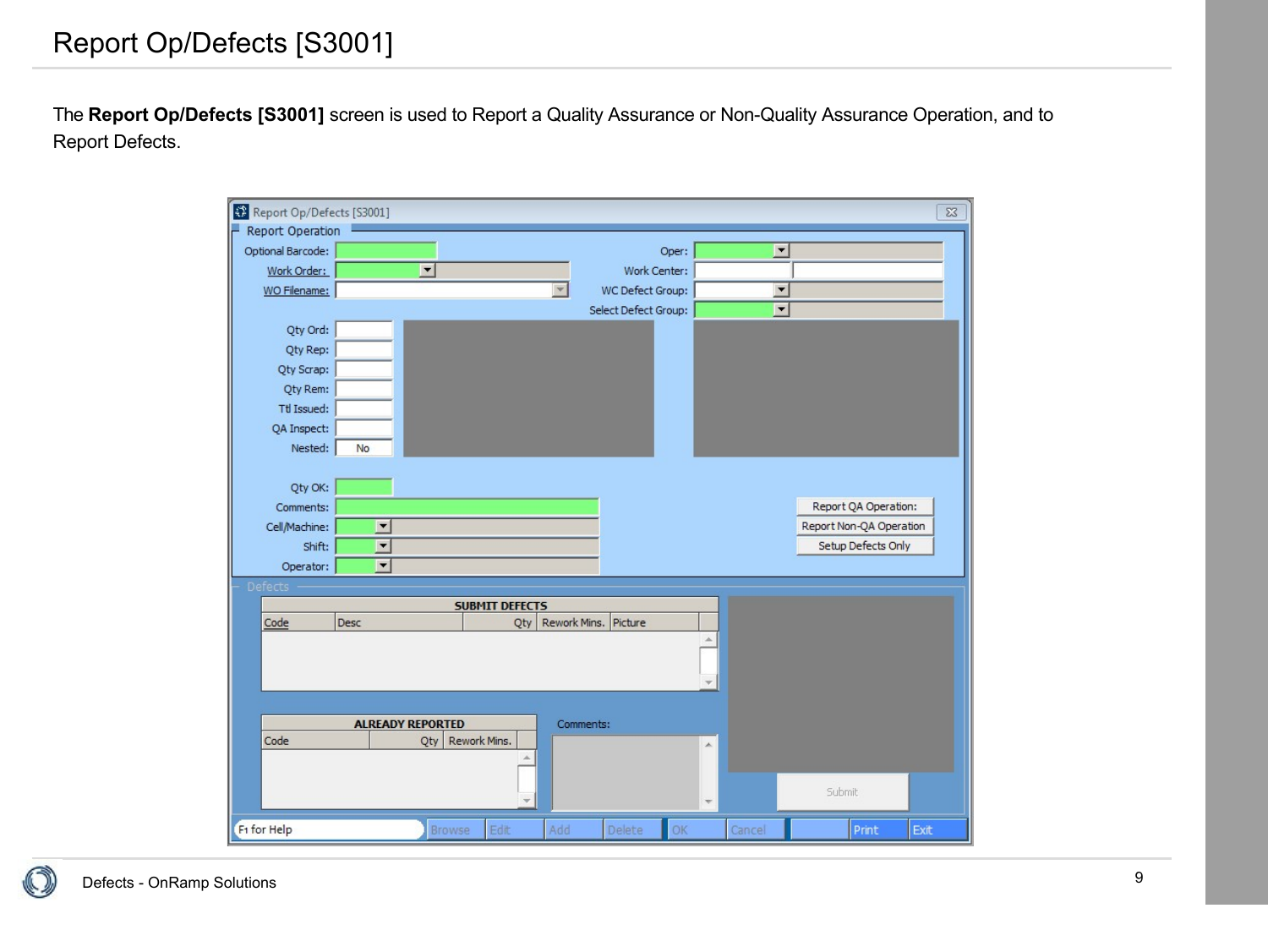#### Front Back Report Op/Defects [S3001]

To Report the Operation OR to Report Defects:

- 1. Select the **Work Order** code.
- 2. Select the **Operation** ID code.
- 3. Select the **W**ork **C**enter **Defect Group**. In this case,the **PAINT** WC Defect Group has been selected.

| Report Operation<br>н    |                |                            |   |                            |                          |  |
|--------------------------|----------------|----------------------------|---|----------------------------|--------------------------|--|
| Optional Barcode:        |                |                            |   | Oper: 20                   | $\blacktriangledown$ 901 |  |
| Work Order: WO10012      |                | $\blacktriangledown$ A1001 |   | Work Center: 1991          | <b>Final Inspection</b>  |  |
| WO Filename: WO10012.pdf |                |                            |   | WC Defect Group: PAINT     | <b>PAINT DEFECTS</b>     |  |
|                          |                |                            |   | Select Defect Group: PAINT | <b>PAINT DEFECTS</b>     |  |
| Qty Ord:                 | 2              |                            |   |                            |                          |  |
| Qty Rep:                 | $\overline{2}$ |                            |   |                            |                          |  |
| Qty Scrap:               | 0              |                            |   |                            |                          |  |
| Qty Rem:                 | 0              |                            |   |                            |                          |  |
| Ttl Issued:              |                |                            | ٠ |                            |                          |  |
| QA Inspect:              | <b>YES</b>     |                            |   |                            |                          |  |
| Nested:                  | No             |                            |   |                            |                          |  |
|                          |                |                            |   |                            |                          |  |

- 4. To Report the Operation, select the Quantity to Report (**Qty OK**) and input any **Comments** regarding this Report.
- 5. Select the **Cell/Machine, Shift,** and **Operator**.
- 6. Click the **Report QA Operation** button OR the **Report Non-QA Operation** button.

Note: Depending on the Operation you have selected, only one of these buttons will be available to you.



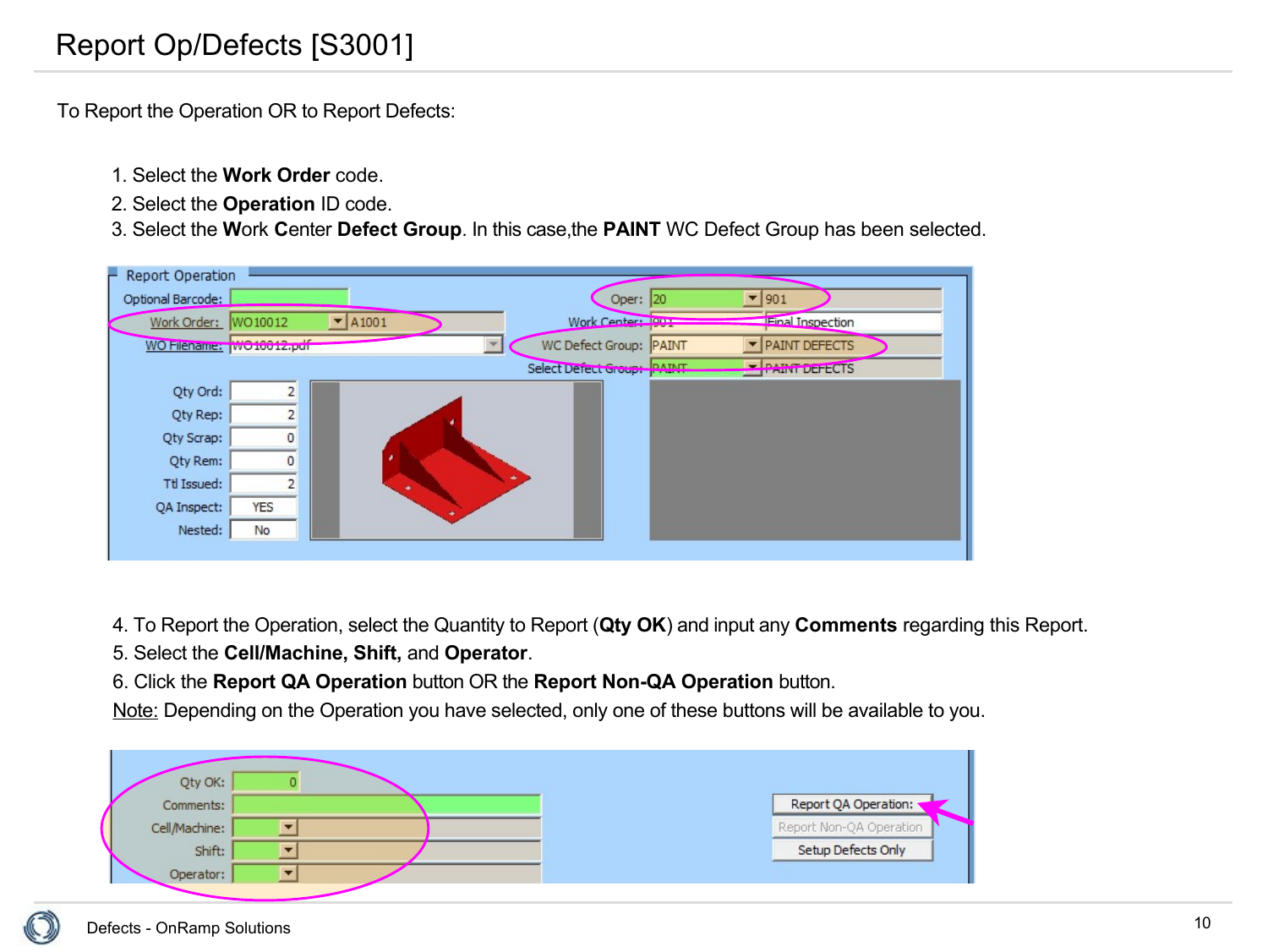7. To Report Defects without Reporting the Operation, ignore steps 4-6. Click the **Setup Defects Only** button.

| Qty OK:       |                         |
|---------------|-------------------------|
| Comments:     | Report QA Operation:    |
| Cell/Machine: | Report Non-QA Operation |
| Shift:        | Setup Defects Only      |
| Operator:     |                         |

Note: The Defects from the Group you created on the Defect Groups [S2388] screen will not be set up in the **Defects** frame.

- 8. In Edit mode, input the **Q**uan**t**it**y** of Defects you would like to Report for each Defect.
- 9. Input the **Rework Min**ute**s** for each Defect.
- 10. Use the File Picker under the **Picture** column to attach a new image file, if necessary.
- 11. Input any **Comments** regarding this Defects Report.

| Defects |                |                         |                       |     |                         |        |
|---------|----------------|-------------------------|-----------------------|-----|-------------------------|--------|
|         |                |                         | <b>SUBMIT DEFECTS</b> |     |                         |        |
| Code    | Desc           |                         |                       | Qty | Rework Mins.<br>Picture |        |
| 01      | <b>FISHEYE</b> |                         |                       |     | 20                      |        |
| 03      | <b>BLISTER</b> |                         |                       | 2   | $10$                    |        |
|         |                |                         |                       |     |                         |        |
|         |                |                         |                       |     |                         |        |
|         |                |                         |                       |     |                         |        |
|         |                |                         |                       |     |                         |        |
|         |                | <b>ALREADY REPORTED</b> |                       |     | Comments:               |        |
| Code    |                | Qty                     | Rework Mins.          |     |                         |        |
| 101     |                | З                       |                       |     |                         |        |
| 03      |                | $\overline{2}$          |                       | 0   |                         | Submit |

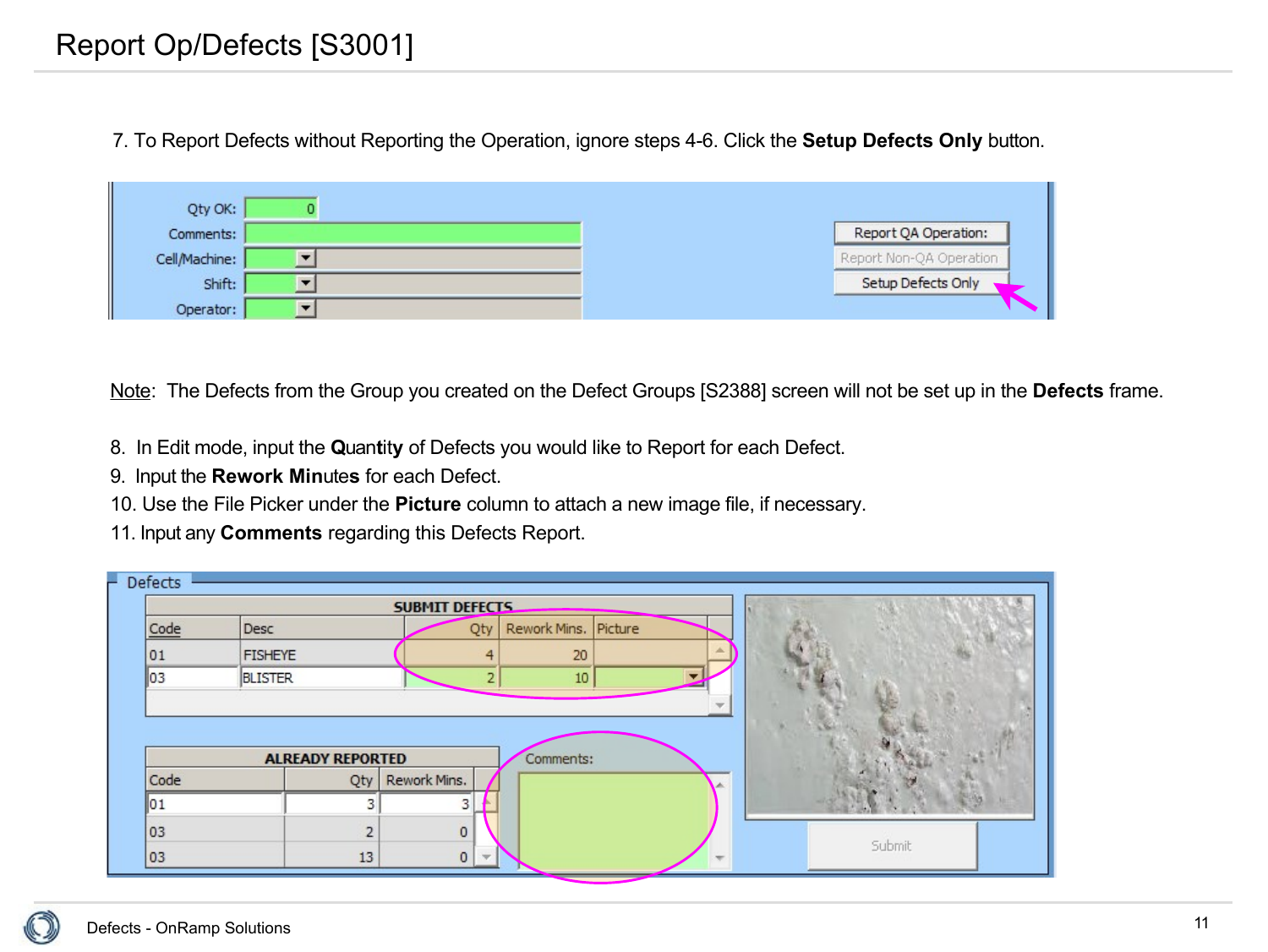|  |  |  |  | 12. Click the <b>Submit</b> button to Submit these Defects. |  |  |
|--|--|--|--|-------------------------------------------------------------|--|--|
|--|--|--|--|-------------------------------------------------------------|--|--|

|      |                         |     | <b>SUBMIT DEFECTS</b> |                |                      |    |        |
|------|-------------------------|-----|-----------------------|----------------|----------------------|----|--------|
| Code | Desc                    |     |                       | Qty            | Rework Mins. Picture |    |        |
| 01   | <b>FISHEYE</b>          |     |                       | 4              | 20                   |    |        |
| 03   | <b>BLISTER</b>          |     |                       | $\overline{2}$ | 10                   |    |        |
|      |                         |     |                       |                |                      |    |        |
|      | <b>ALREADY REPORTED</b> |     |                       |                | Comments:            |    |        |
| Code |                         | Qty | Rework Mins.          |                |                      | ×. |        |
| 01   |                         |     | 3                     |                |                      |    |        |
| 03   |                         | 4   | 10                    |                |                      |    | Submit |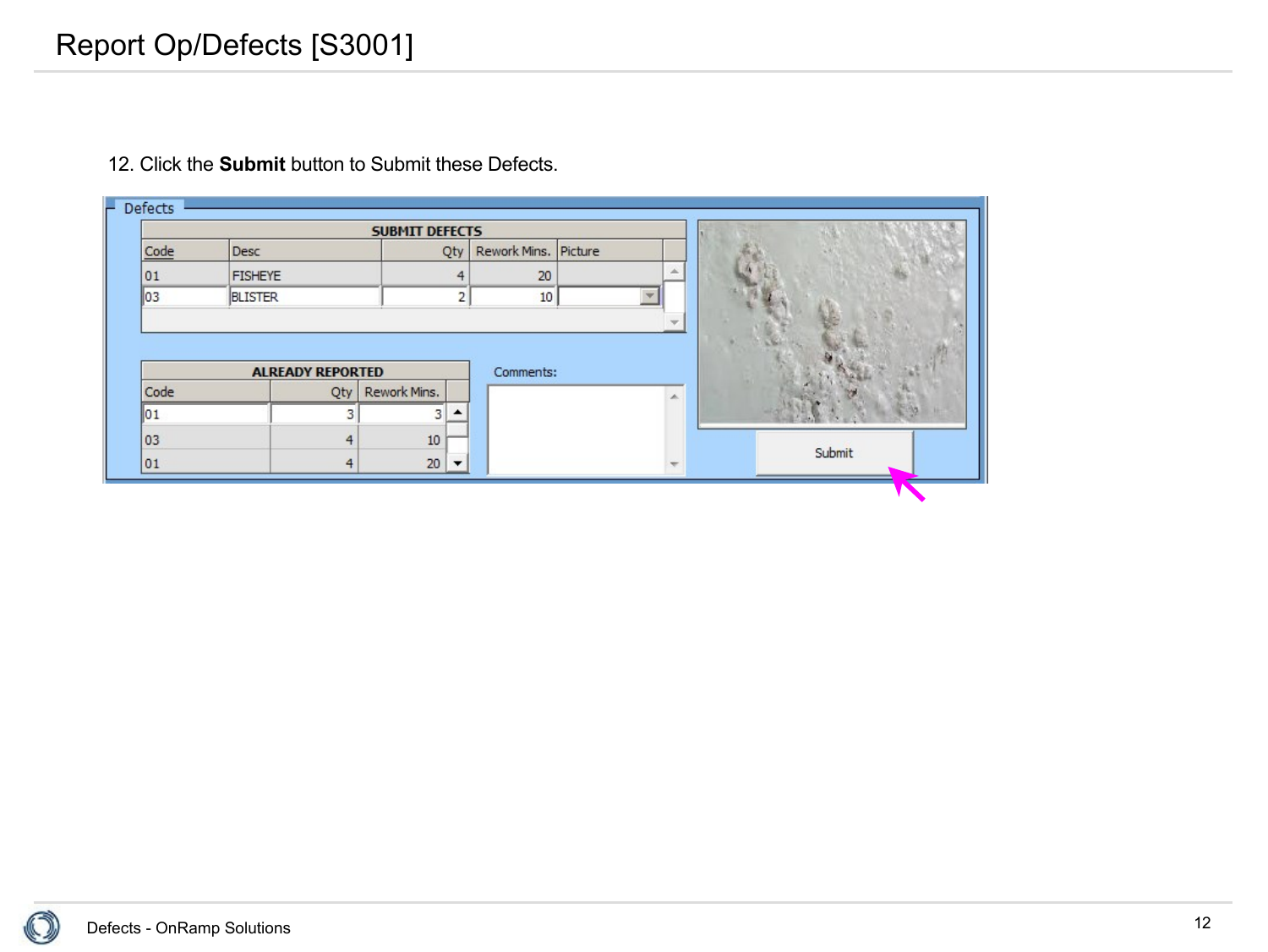#### Front Back Defect Results by WO [S3003]

The **Defect Results by WO [S3003]** screen gives a detailed view of the Defects Reported in the Report Op/Defects [S3001] screen.

| Defect Group: <all><br/>Work Order: <all></all></all> | <b>EP</b> Defect Results by WO [S3003]<br>Operation Defect Results | Select All Records<br>Select All Records |                          |                                     |       | Date From: $11/16/2015$ | To: $12/14/2015$ | $\Sigma\!$ |
|-------------------------------------------------------|--------------------------------------------------------------------|------------------------------------------|--------------------------|-------------------------------------|-------|-------------------------|------------------|------------|
| Work Order                                            | Part                                                               | Oper.                                    | Qty Date                 | $\triangle$ Timestamp               | Group | Code                    | Code Desc.       |            |
| WO10012                                               | A1001<br>$\blacktriangledown$                                      | 20                                       |                          | 13 11/24/2015 11/24/2015 8:28:25 AM | PAINT | 03                      | <b>BLISTER</b>   | 厶          |
| WO10012                                               | A1001                                                              | 20                                       | 1 11/24/2015             | 11/24/2015 8:28:12 AM               | PAINT | 01                      | <b>FISHEYE</b>   |            |
| WO10012                                               | A1001                                                              | 20                                       | 1 11/24/2015             | 11/24/2015 8:27:56 AM               | PAINT | 01                      | <b>FISHEYE</b>   |            |
|                                                       |                                                                    |                                          |                          |                                     |       |                         |                  |            |
| Picture:<br>Comments:                                 |                                                                    |                                          | $\overline{\phantom{a}}$ |                                     |       |                         |                  |            |
| F <sub>1</sub> for Help                               |                                                                    | <b>Browse</b>                            | Edit<br>Add              | Delete                              | QK    | Cancel                  | Exit<br>Print    |            |

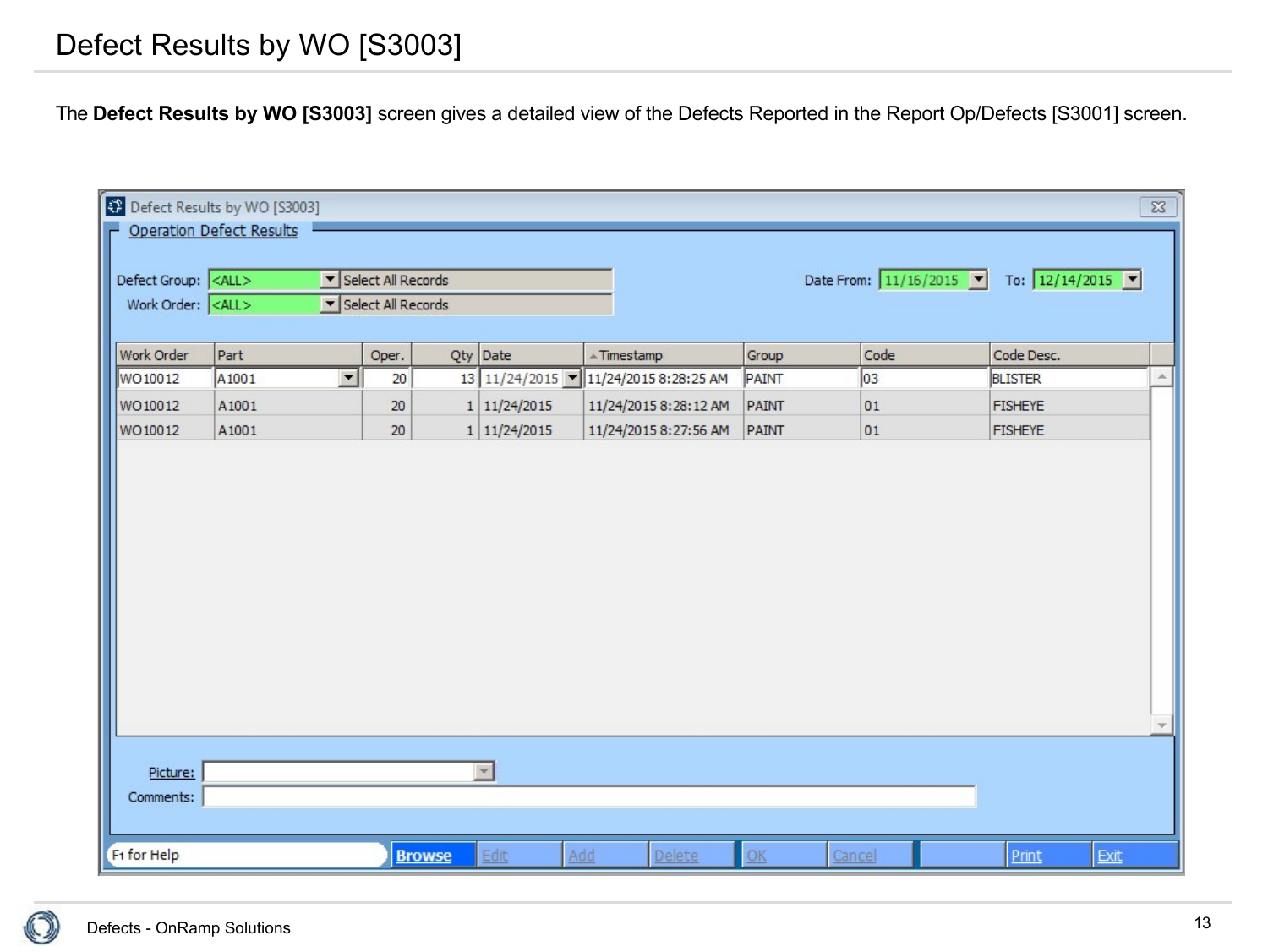#### Front Back Defect Results by WO [S3003]

To view the Defects Reported on the Report Op/Defects [S3001] screen:

1. Select the date range to be viewed using the **Date From** and **To** Date Pickers.

| Defect Results by WO [S3003]                                                                                                                                                            | $\Sigma$                                                                             |
|-----------------------------------------------------------------------------------------------------------------------------------------------------------------------------------------|--------------------------------------------------------------------------------------|
| P Operation Defect Results<br>$\blacktriangleright$ Select All Records<br>Defect Group: <all><br/>Work Order: <all><br/><math>\blacktriangleright</math> Select All Records</all></all> | Date From: $11/16/2015$ $\blacktriangleright$ To: $12/14/2015$ $\blacktriangleright$ |

Note: The **Operation Defects Results** can be filtered by Defect Group and/or Work Order.

2. To filter, select the **Defect Group** and/or **Work Order** from the drop-down menu, or select to view <ALL>.

| Defect Results by WO [S3003]                                                                                                   | $\Sigma$                               |
|--------------------------------------------------------------------------------------------------------------------------------|----------------------------------------|
| Operation Defect Results<br>Select All Records<br>Defect Group: <all><br/>Select All Records<br/>Work Order: <all></all></all> | Date From: 11/16/2015   To: 12/14/2015 |
|                                                                                                                                |                                        |

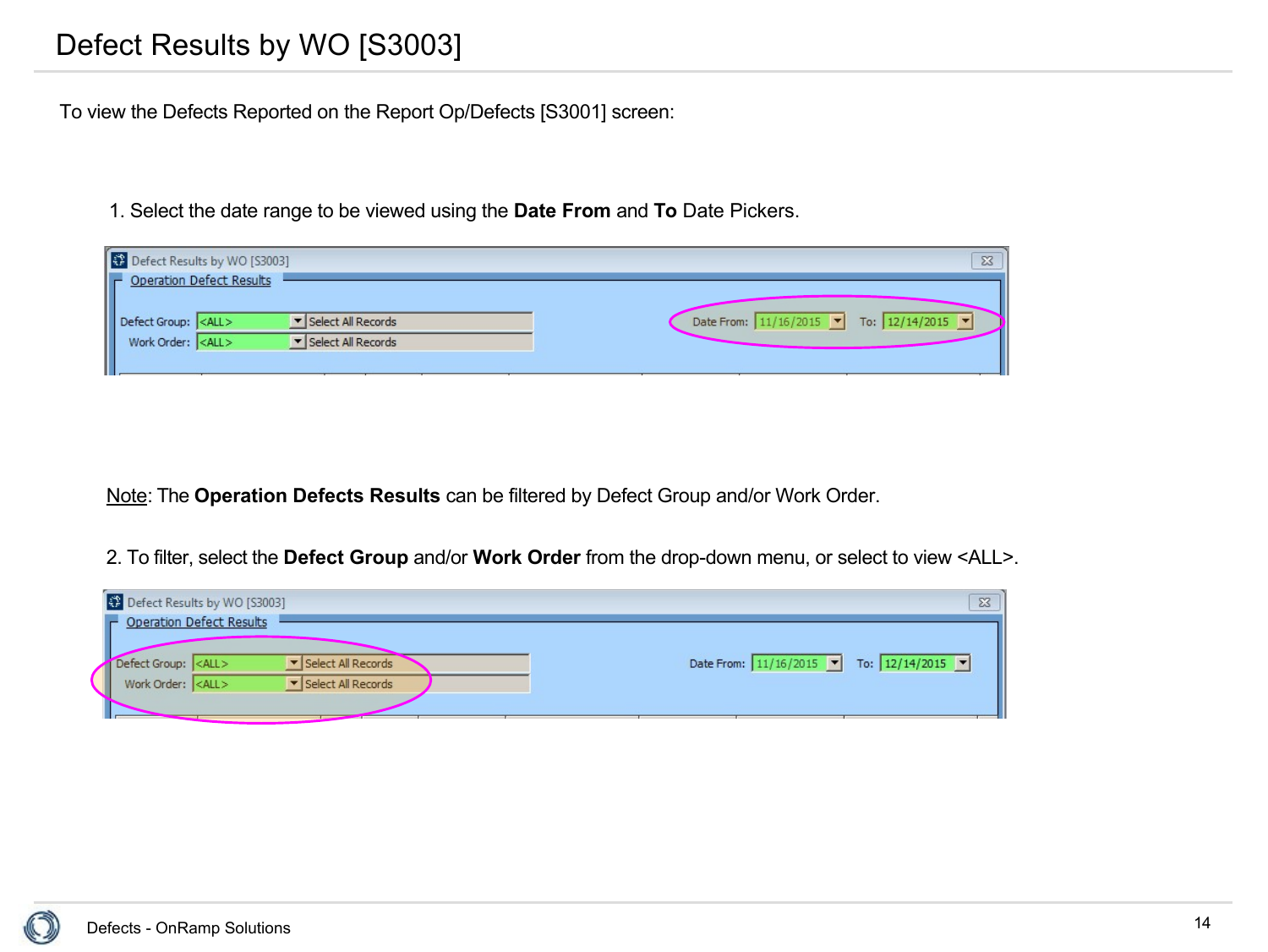Note: The Operation Defect Results grid displays all aspects of the Defects you have reported, including the **Work Order** ID code, the **Part** ID number, the **Oper**ation ID number, the **Q**uan**t**it**y** Reported, the **Date** and **Timestamp** of the Report, the Defect **Group** ID, the Defect **Code**, and the Defect **Code Description**.

| Work Order | Part              | Oper.               |        | Qty Date     | $\triangle$ Timestamp               | Group | Code | Code Desc.     |   |
|------------|-------------------|---------------------|--------|--------------|-------------------------------------|-------|------|----------------|---|
| WO10012    | A <sub>1001</sub> | $\vert \cdot \vert$ | 20     |              | 13 11/24/2015 11/24/2015 8:28:25 AM | PAINT | 03   | <b>BLISTER</b> | 涵 |
| WO10012    | A1001             |                     | 20     | 1 11/24/2015 | 11/24/2015 8:28:12 AM               | PAINT | 01   | <b>FISHEYE</b> |   |
| WO10012    | A1001             |                     | $20\,$ | 1 11/24/2015 | 11/24/2015 8:27:56 AM               | PAINT | 01   | <b>FISHEYE</b> |   |
|            |                   |                     |        |              |                                     |       |      |                |   |
|            |                   |                     |        |              |                                     |       |      |                |   |
|            |                   |                     |        |              |                                     |       |      |                |   |
|            |                   |                     |        |              |                                     |       |      |                |   |
|            |                   |                     |        |              |                                     |       |      |                |   |
|            |                   |                     |        |              |                                     |       |      |                |   |
|            |                   |                     |        |              |                                     |       |      |                |   |
|            |                   |                     |        |              |                                     |       |      |                |   |
|            |                   |                     |        |              |                                     |       |      |                |   |
|            |                   |                     |        |              |                                     |       |      |                |   |
|            |                   |                     |        |              |                                     |       |      |                |   |
|            |                   |                     |        |              |                                     |       |      |                |   |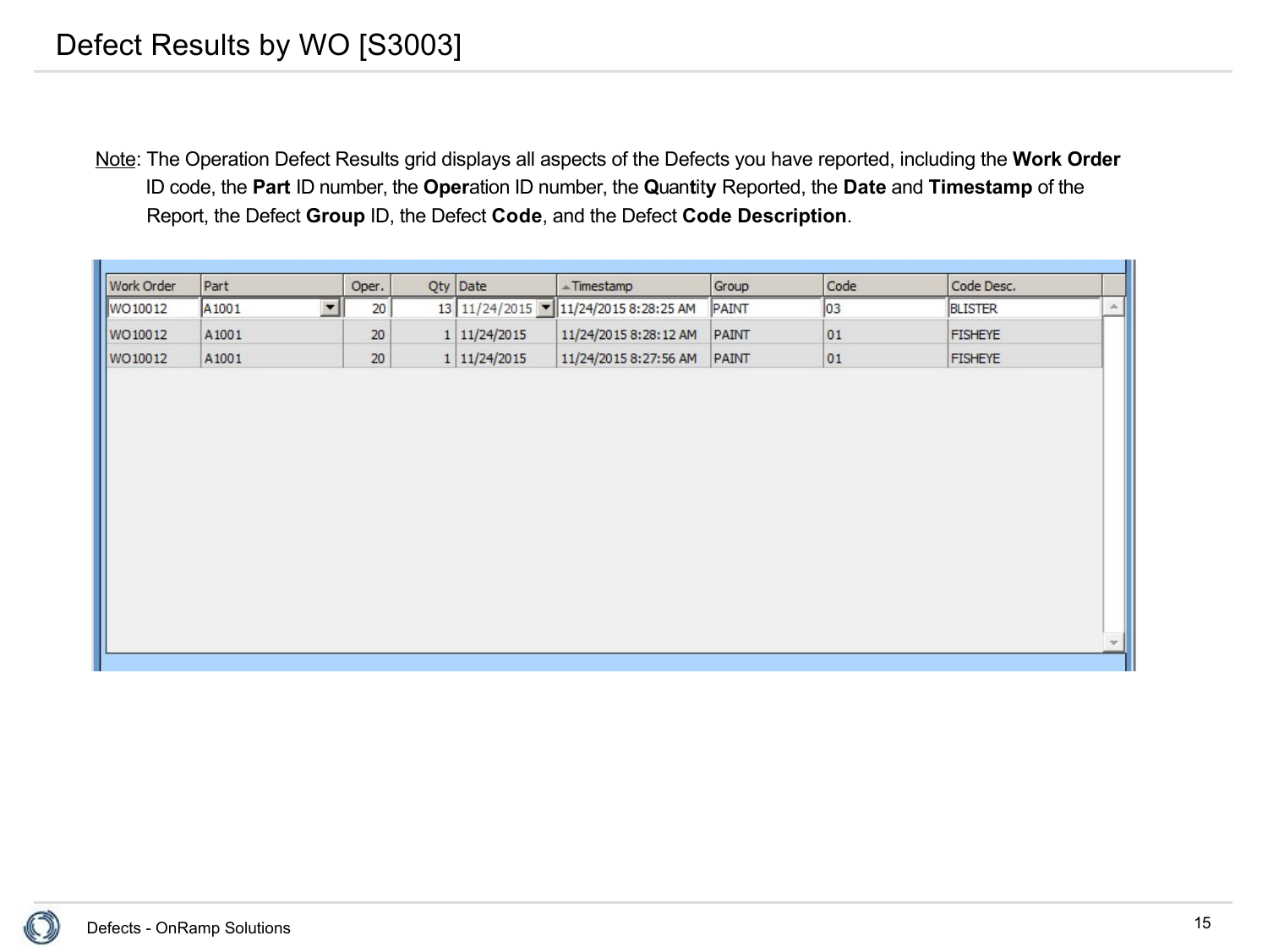The **Summary of Defect Quantity by Defect Group [S2520]** screen allows for Pareto Analysis of Reported Defects.



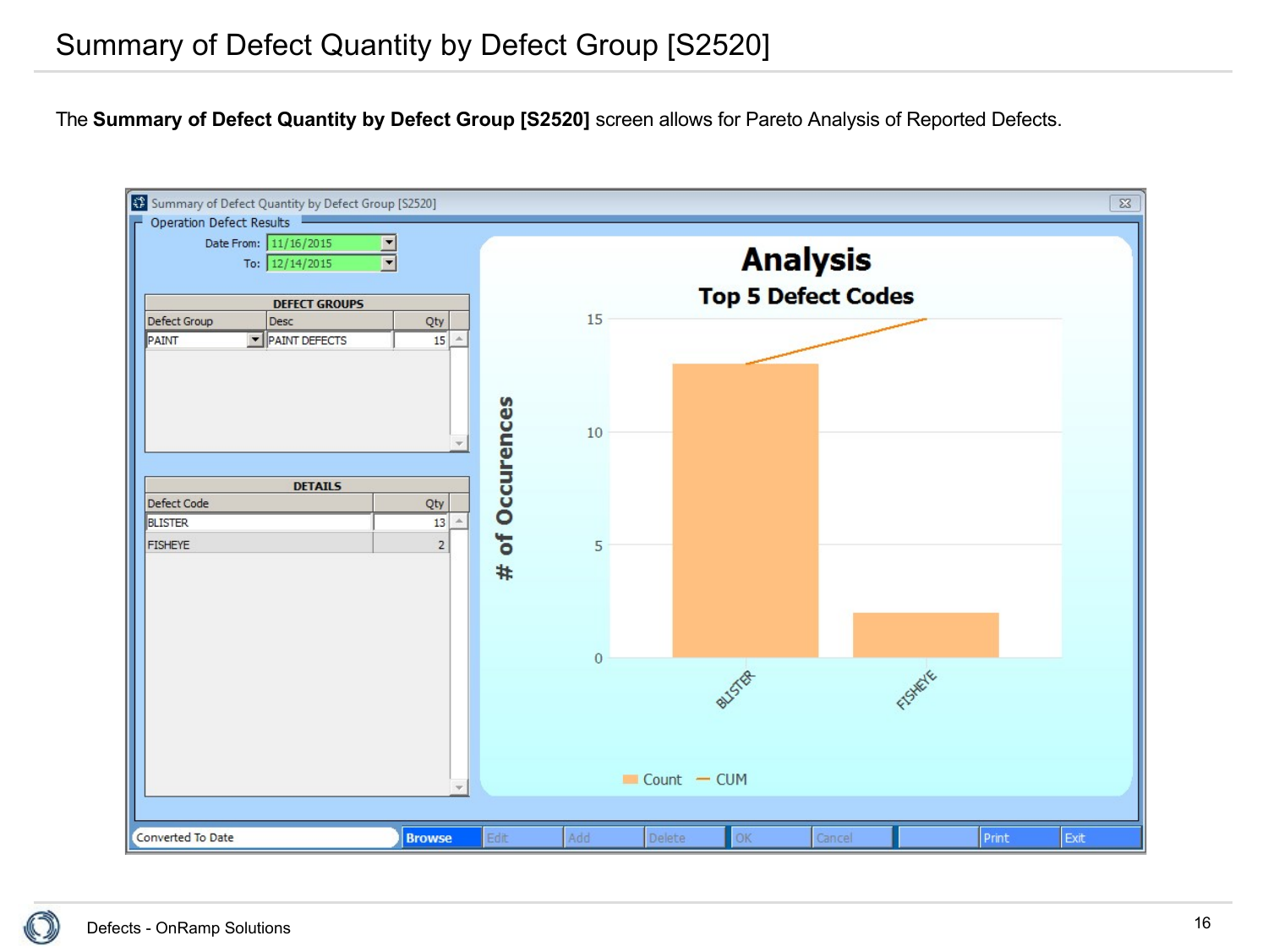#### Front Back Summary of Defect Quantity by Defect Group [S2520]

To view a Summary of Defect Quantity by Defect Group:

1. Select the date range using the **Date From** and **To** Date Pickers.

Note: The **Defect Groups** grid displays each Defect Group. In this case, only one Defect Group has been created.

 The **Details** grid displays the **Q**uan**t**it**y** of each Defect in the selected Defect Group. If there are several Groups in the Defect Groups grid, click to select the Defect Group that you would like to view in the Details grid.



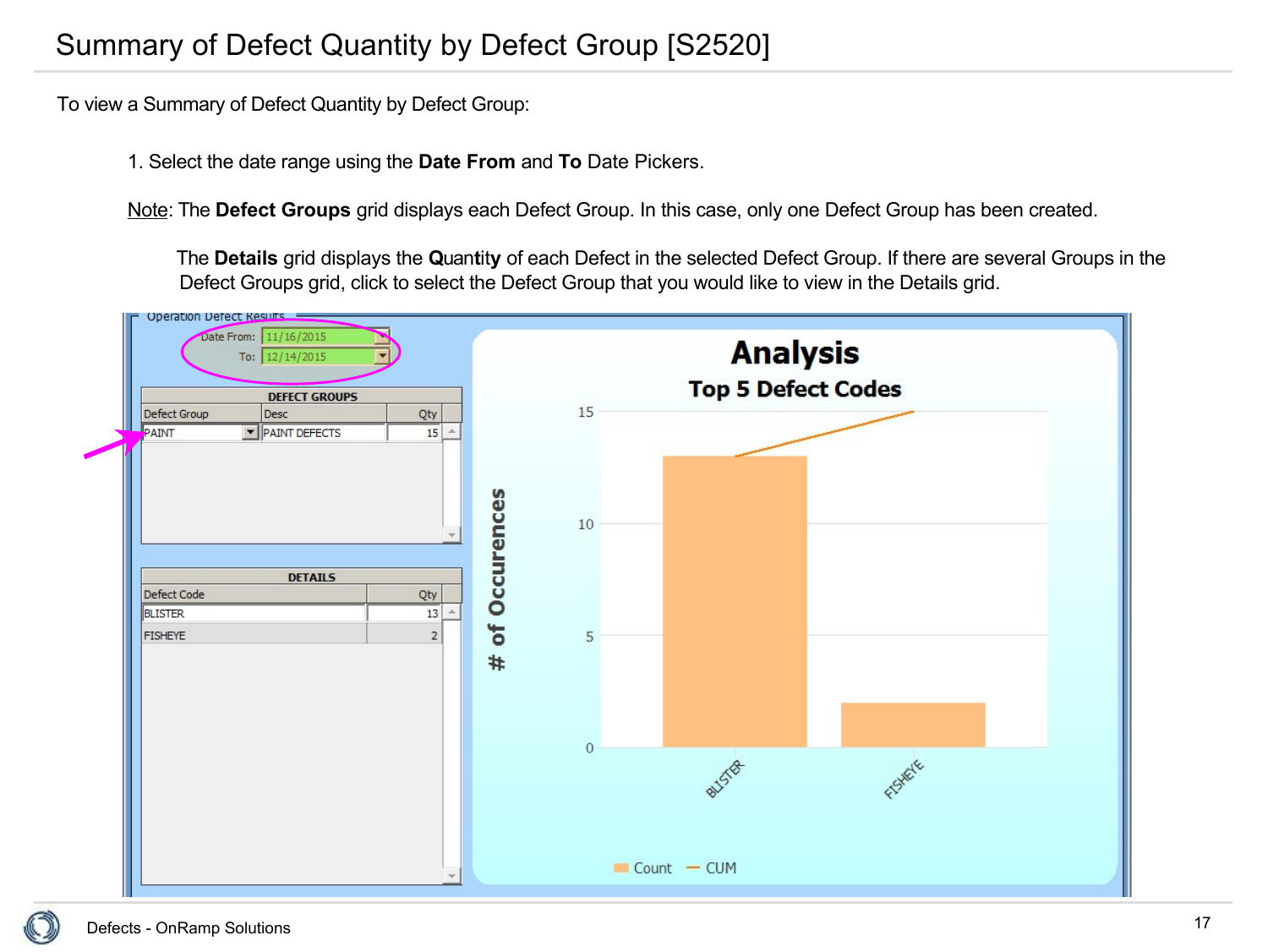#### Front Back Summary of Defect Group Quantity by Defect Group [S2520]

The **Analysis** graph allows a Pareto Analysis of the **Top 5 Defect Codes** for the selected Defect Group. In this case, there is only one Defect Group to choose from (**PAINT**), and only two Defect Codes within that Group (**BLISTER** and **FISHEYE).**

- The X factor of the graph is the Description of the Top 5 Defect Code.
- The Y factor of the graph is the **# of Occurances**.
- The thick lines indicate the **Count** and the thin line indicates the **C**ount **U**nit of **M**easurement.

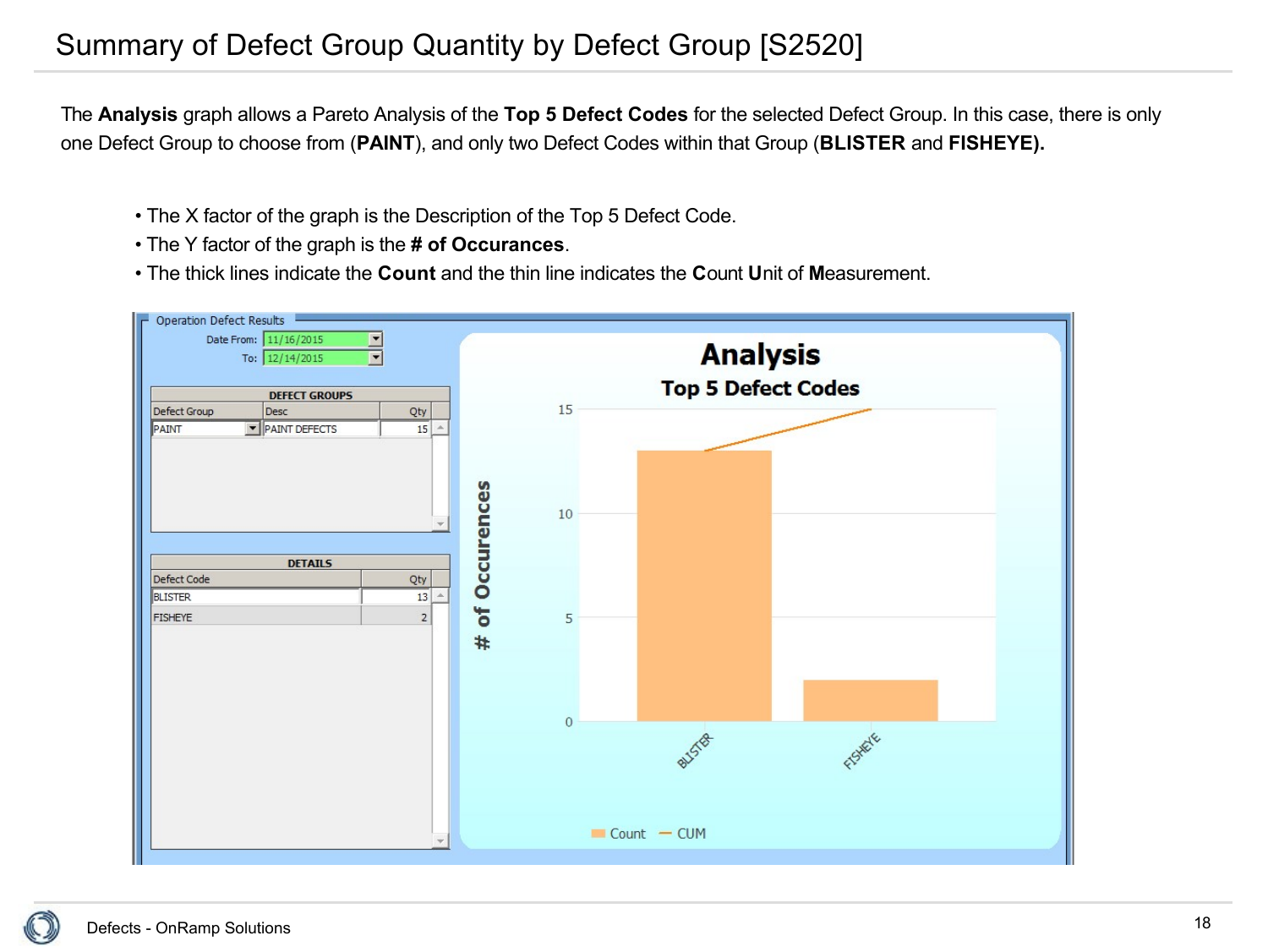The **Summary of Rework Time by Defect Group [S2592]** screen, like the Summary of Defect Quantity by Defect Group [S2520] screen, allows for Pareto Analysis of Reported Defects.



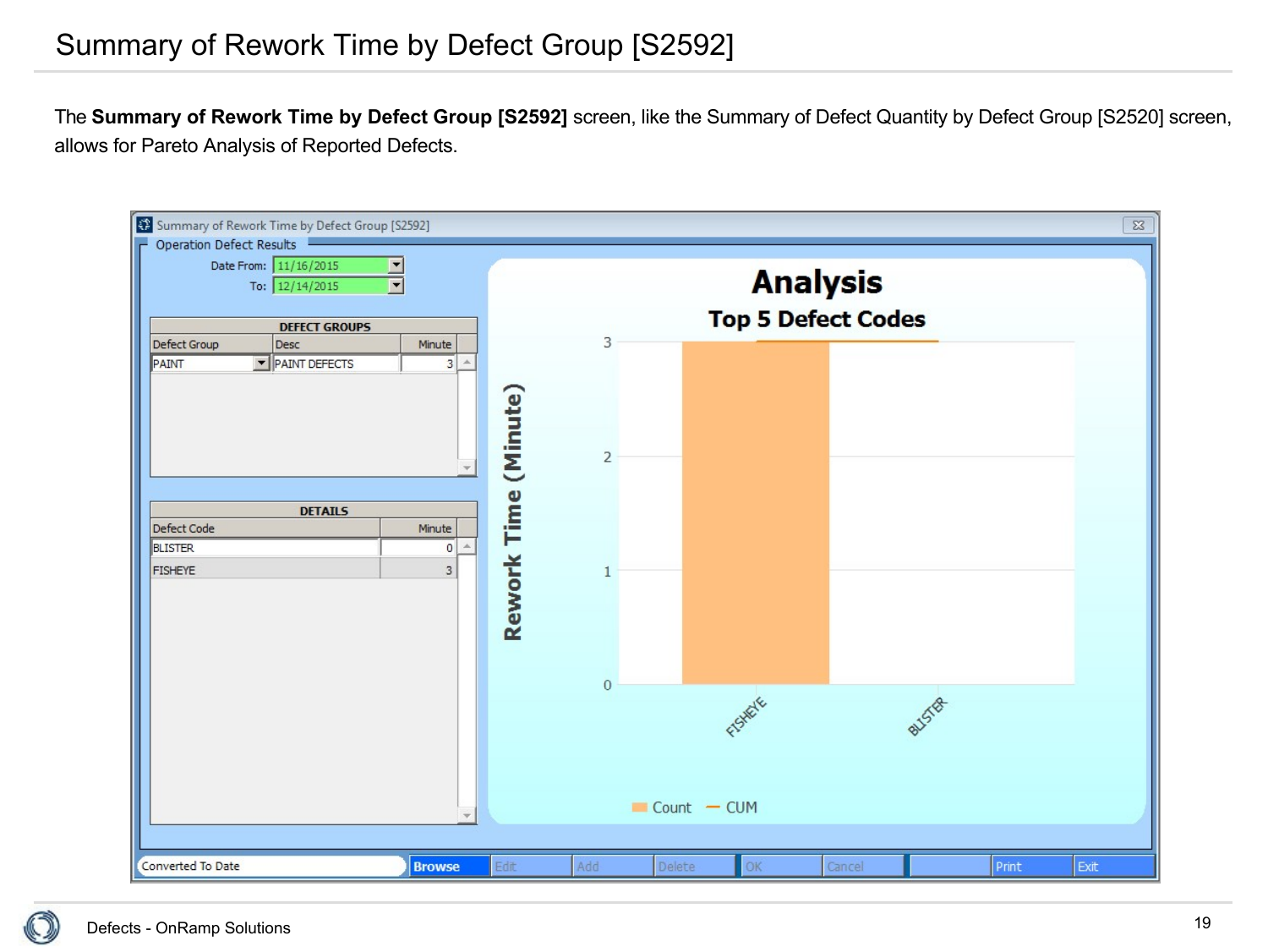#### Front Back Summary of Rework Time by Defect Group [S2592]

To view a Summary of Rework Time by Defect Group:

1. Select the date range using the **Date From** and **To** Date Pickers.

Note: The **Defect Groups** grid displays each Defect Group. In this case, only one Defect Group has been created.

 The **Details** grid displays the number of Rework **Minute**s taken by each Defect in the selected Defect Group. If there are several Groups in the Defect Groups grid, click to select the Defect Group that you would like to view in the Details grid.